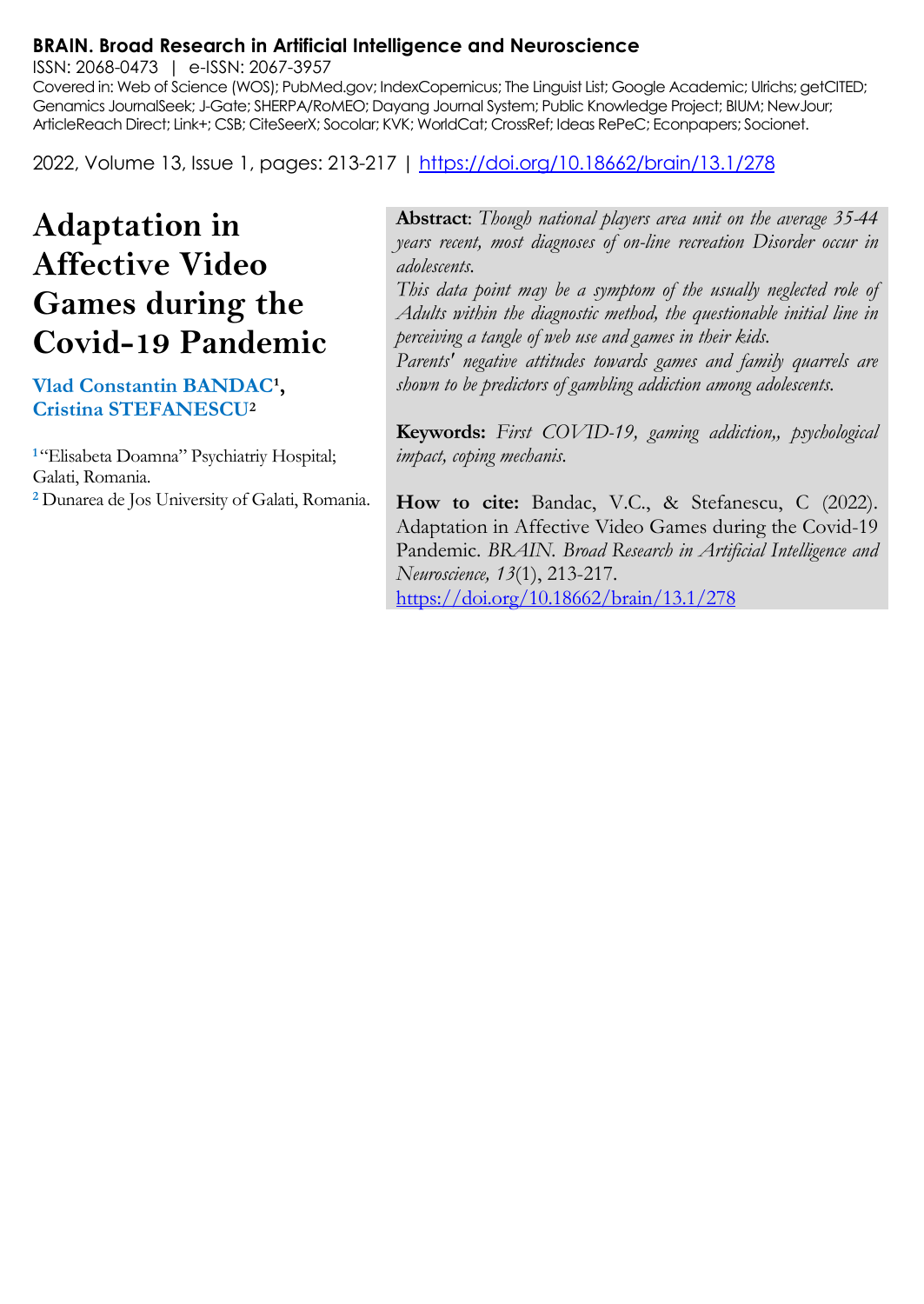# **Introduction**

Player behavior takes precedence over different activities, as different activities area unit taken to the boundary.

Low management over behavior. Even once the negative consequences occur, this behavior continues or escalates (Casvean et al., 2021; Sandu & Damian, 2018; Sandu & Nistor, 2020, Terec-Vlad, 2020). A diagnosing so means a "persistent or recurrent" pattern of behavior of "sufficient severity" has emerged, consistent with the ICD (Luca et al., 2020).

Ends up in vital impairment in personal, family, social, academic or activity functioning. The impact is real and will embody sleep disorders, diet issues, physical inactivity (Baroiu et al., 2021; Grigoras & Ciubara, 2021).

# **Research Methodology**

This paper uses the medical literature to identify the evolution of adaptation in affective video games during COVID-19, to determine the beneficial effects and to reveal some recommandations for video gamers.

# **Discussions**

Though the utilization of games might not perpetually be helpful, exer games (a new generation of video games additionally called exergaming or active video games) seem as an alternate, feasible, attractive, and safe thanks to exercise for many folks (Pandele et al., 2021; Radulescu et al., 2020). Exer games, a replacement generation of video games additionally called exergaming or active video games, area unit associated with the thought the thought massive body movements with engaging digital games (Nechvatal, 1999; Taylor, 2002; Tozour, 2002). Visual and sensory system stimuli area unit combined with differing kinds of apparatus that enable users to maneuver to play. Exercise games, like classic video games, may be contend in multiplayer mode, which may facilitate increase social interaction in a very home surroundings. Presently, there area unit many sorts of games, like people who simulate cardiopulmonary exercise (e.g., walking, running, and cycling), sports (e.g., basketball, bowling, tennis, Ping-Pong, baseball), swimming, Ping-Pong, volleyball, beach volleyball Compared to on-line games, exercise games appear additional advantageous as a result they induce helpful physiological and psychological changes that aren't sometimes found in typical video games. Exercise games area unit able to improve levels of physical activity, performance of daily activities, muscle strength in older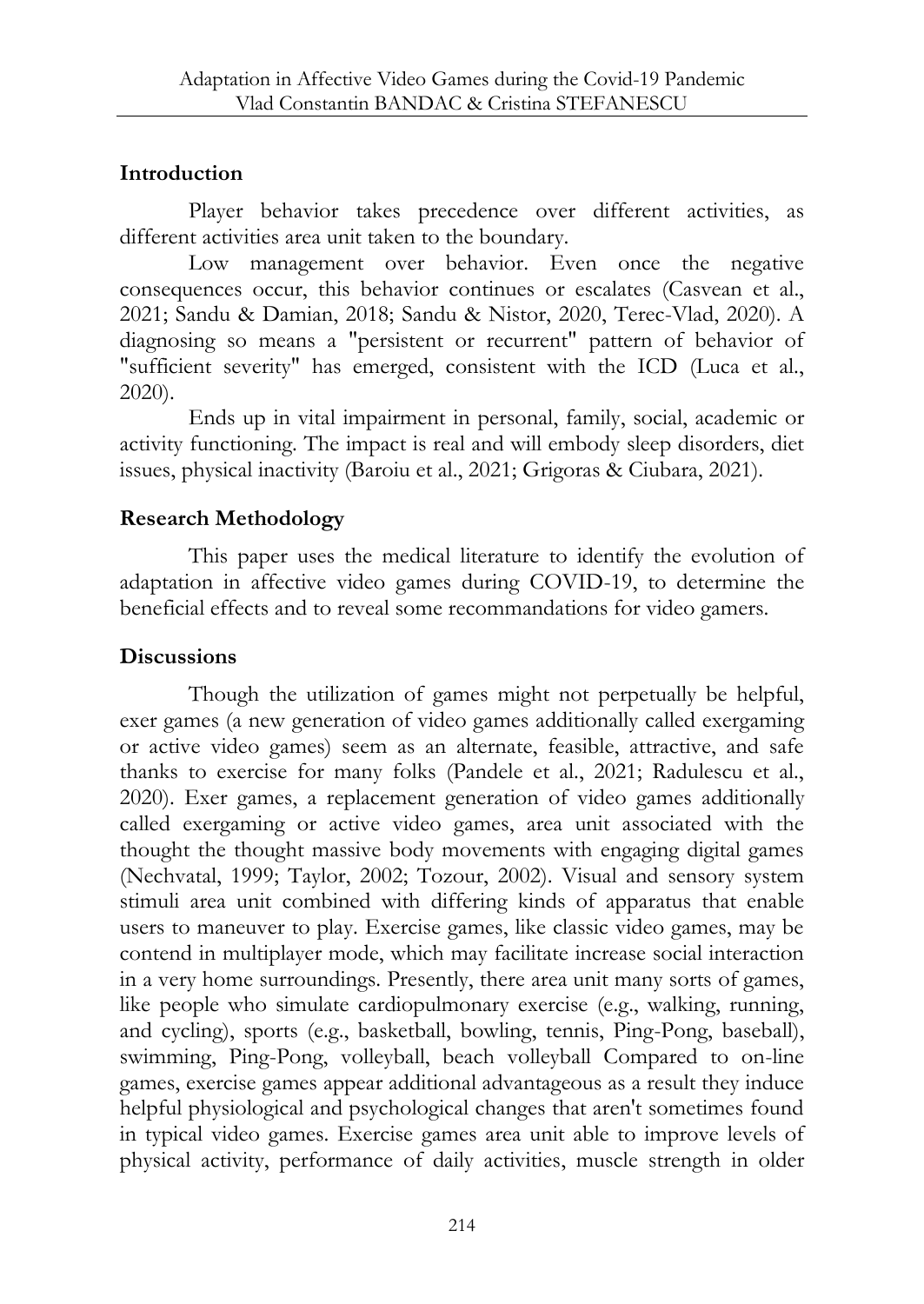adults, heart rate, bodily property balance, psychological feature perform in older adults and relieving anxiety disorders (Silistraru et al., 2021). Games area unit glorious in increasing motivation for exercise, and exercise plays a very important role in managing the harmful health effects of social isolation, like a decrease in physical activity and a rise in inactive behavior (Bakkes et al., 2008; Manovich, 2002; Millington, 2006; Nareyek, 2004).

## **Research Results**

The findings of beneficial effects are:

• Improved sensitivity to visual distinction in fifty hours of video games, for a amount of 10-12 weeks

• Rising attention and application

• Action video games improve players' ability to quickly and expeditiously find the targeted stimulant in a district to district parts.

• Players are able to focus and watch moving objects, though there are several distractions close.

• Rising distributive attention

• Action video games stimulate players' concentration, attention, perception and memory, developing their ability to create fast choices and solve issues expeditiously and safely.

## **Conclusions**

The recommendations are:

• Manage stress effectively - Regular exercise in stress management, deep respiration, yoga or meditation to scale back stress and raise your mood, having personal time, area and reflection.

• Get correct sleep - sleep hygiene by keeping a sleep diary with the period and time of sleep.

Must:

- Be chosen for an exact time to travel to bed
- Avoid hour games
- Make sure that electronic play devices aren't hold on within the

room

• Check that the room is quiet and dim.

## **References**

Bakkes, S. C. J., Spronck, P. H. M., & van den Herik, H. J. (2008). Rapid adaption of video game AI (Extended version). In P. Hingston, & L. Barone (Eds.),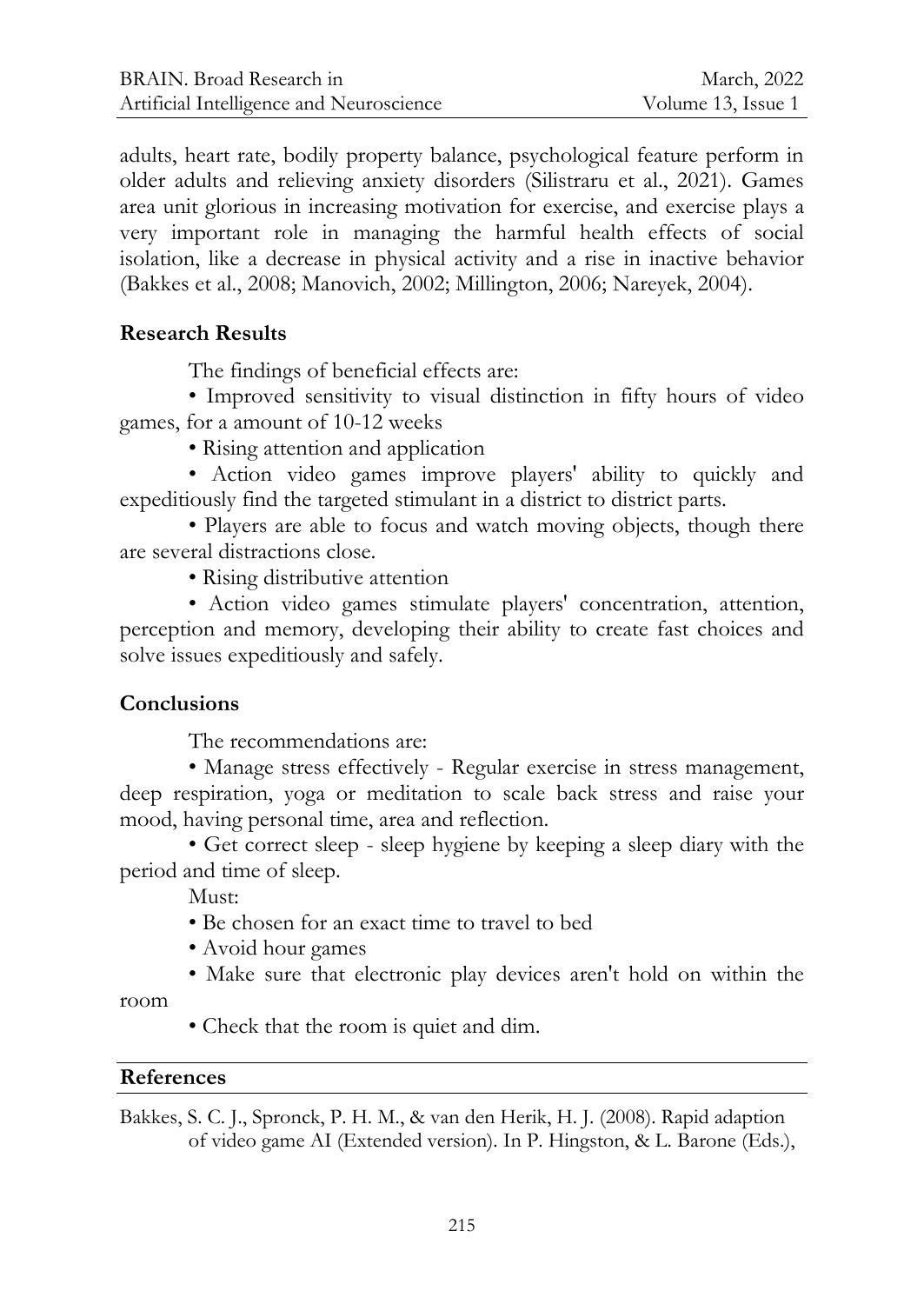*2008 IEEE Symposium on computational intelligence in games (CIG'08)* (pp. 79- 86). IEEE Computational Intelligence Society.

- Baroiu, L., Dumea, E., Năstase, F., Niculeț, E., Fotea, S., Ciubara, A. B., Stefanopol, I. A., Nechita, A., Anghel, L., & Ciubara, A. (2021). Assessment of Depression in Patients with COVID-19. *BRAIN. Broad Research in Artificial Intelligence and Neuroscience*, *12*(2), 254-264. <https://doi.org/10.18662/brain/12.2/204>
- Căşvean, T. M. ., Hodorogea, V., & Căşvean, I. E. . (2021). The experience created by the social and cultural context constructed by video games: A digitization of life and death. *Journal for Social Media Inquiry, 3*(1), 19-31. <https://doi.org/10.18662/jsmi/3.1/14>
- Grigoras, M., & Ciubara, A. (2021). Looking into Pandora's Box between "Everything" and "But" -Depression, Pain of Losses the Next Pandemic of Humanity?. *BRAIN. Broad Research in Artificial Intelligence and Neuroscience*, *12*(2), 326-334.<https://doi.org/10.18662/brain/12.2/210>
- Luca, L., Burlea, S. L., Chirosca, A.-C., Marin, I. M., Ciubara, A. B., & Ciubara, A. (2020). The FOMO Syndrome and the Perception of Personal Needs in Contemporary Society. *BRAIN. Broad Research in Artificial Intelligence and Neuroscience*, *11*(1Sup1), 38-46. <https://doi.org/10.18662/brain/11.1Sup1/27>
- Manovich, L. (2002). *The Language of New Media*. MIT Press.
- Millington, I. (2006). *Artificial Intelligence for Games*. Morgan Kaufmann Publishers Inc.
- Nareyek, A. (2004). Artificial intelligence in computer games: State of the art and future directions. *ACM Queue*, *1*(10), 58–65. <https://queue.acm.org/detail.cfm?id=971593>
- Nechvatal, J. (1999). Immersive ideals / critical distances. a study of the affinity between artistic ideologies based in virtual reality and previous immersive idioms [Doctoral Dissertation, Centre for Advanced Inquiry in the Interactive Arts (CAiiA)]. University of Wales College.
- [Pandele, V. F.](https://www.webofscience.com/wos/author/record/47200213), [Tucmeanu, A.](https://www.webofscience.com/wos/author/record/47204285)[, Antohi, M. E.](https://www.webofscience.com/wos/author/record/21961858), & [Ciubara, A.](https://www.webofscience.com/wos/author/record/32117932) (2021). The effect of using facebook on elderly people during COVID-19 Pandemic. *Archiv Euromedica, 11*(5), 69-71. [https://doi.org/10.35630/2199-](https://doi.org/10.35630/2199-885X/2021/11/5.19) [885X/2021/11/5.19](https://doi.org/10.35630/2199-885X/2021/11/5.19)
- Rădulescu, I. D., Ciubara, A. B., Moraru, C., Burlea, S. L., & Ciubară, A. (2020). Evaluating the Impact of Dissociation in Psychiatric Disorders. *BRAIN. Broad Research in Artificial Intelligence and Neuroscience*, *11*(3Sup1), 163-174. <https://doi.org/10.18662/brain/11.3Sup1/132>
- Sandu, A., & Damian, S-I. (2018). Perceived quality of life and responsibility for own health condition. Micro-research. *Archiv Euromedica, 8*(2), 18-23. [http://journal-archiveuromedica.eu/archiv-](http://journal-archiveuromedica.eu/archiv-euromedica_02_2018/PAGES_archiv_euromedica_02_2018_maket_27_12_2018-18_23.pdf)